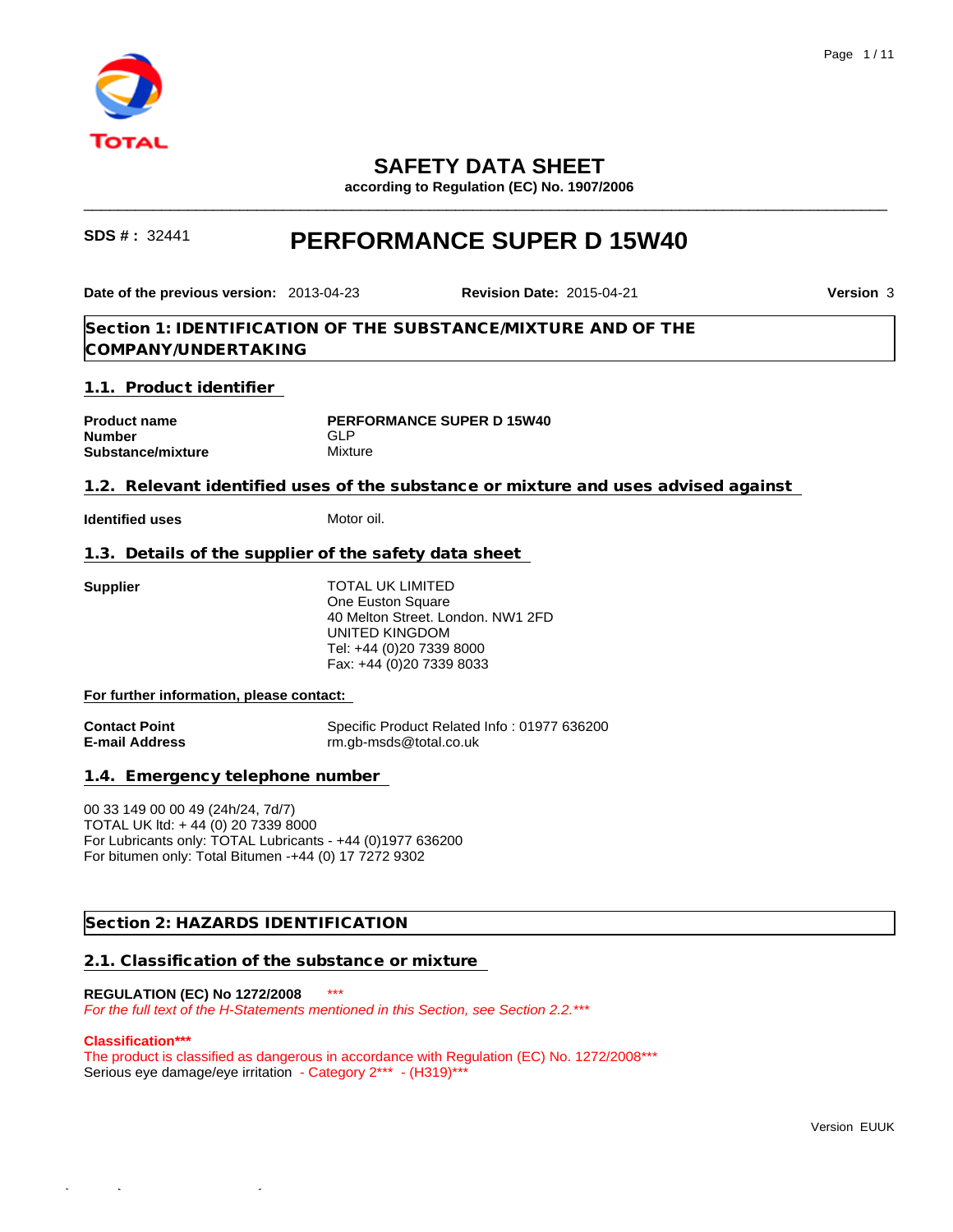

**Revision Date:** 2015-04-21 **Version** 3

 $\qquad \qquad \qquad -$ 

 $\qquad \qquad \qquad -$ 

#### **DIRECTIVE 67/548/EEC or 1999/45/EC**

*For the full text of the R-phrases mentioned in this Section, see Section 16.*

The substance/mixture is non-dangerous in accordance with Directive(s) 67/548/EEC with amendments and/or 1999/45/EC with amendments **Symbol(s)**

Not classified\*\*\*

#### **2.2. Label elements**

Labelled according to **REGULATION** (EC) No 1272/2008\*\*\*



**Signal Word** WARNING\*\*\*

**Hazard Statements** \*\*\* H319 - Causes serious eye irritation\*\*\*

**Precautionary statements** P280 - Wear eye protection/ face protection\*\*\*

Contains Calcium long chain alkarylsulphonate May produce an allergic reaction\*\*\*

### **2.3. Other hazards**

**Physical-Chemical Properties** Contaminated surfaces will be extremely slippery.

 $\mathcal{L}_1$  - 17:15:43

**Environmental properties** Should not be released into the environment.

## **Section 3: COMPOSITION/INFORMATION ON INGREDIENTS**

## **3.2. Mixture**

## **Hazardous components** \*\*\*

| <b>Chemical Name</b>          | <b>EC-No</b>  | <b>REACH</b><br>Registration | <b>CAS-No</b> | Weight % | <b>Classification (Dir.</b><br>67/548) | <b>GHS Classification</b>                                             |
|-------------------------------|---------------|------------------------------|---------------|----------|----------------------------------------|-----------------------------------------------------------------------|
|                               |               | Number                       |               |          |                                        |                                                                       |
| Zinc alkyl dithiophosphate*** | $ 272-028-3 $ | no data available            | 68649-42-3    | < 1.5    | Xi:R38-41<br>N:R51-53                  | Skin Irrit. 2 (H315)<br>Eye Dam. 1 (H318)<br>Aquatic Chronic 2 (H411) |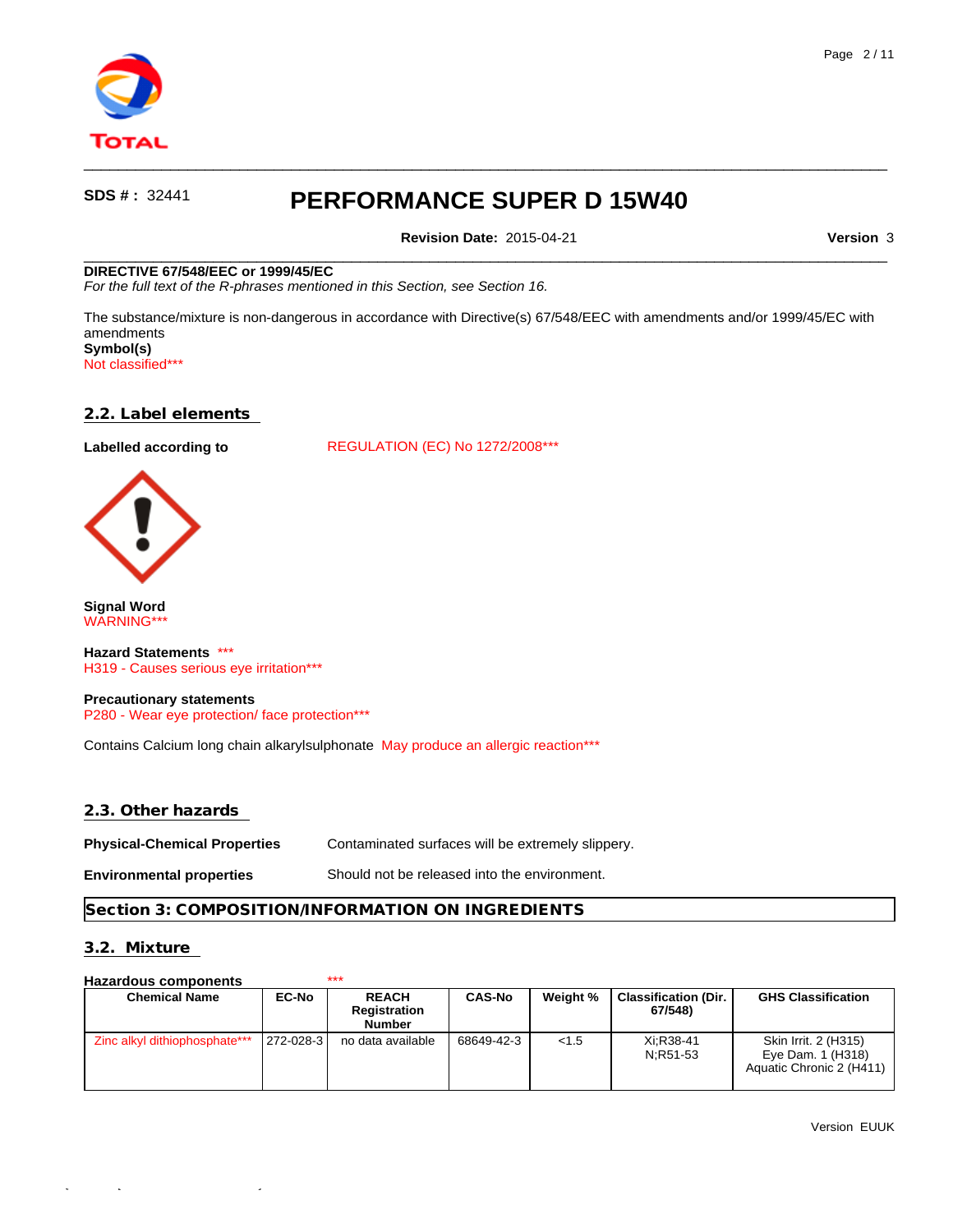

 $\qquad \qquad \qquad -$ 

**Revision Date:** 2015-04-21 **Version** 3

 $\qquad \qquad \qquad -$ **Additional information** Product containing mineral oil with less than 3% DMSO extract as measured by IP 346.

**For the full text of the R-phrases mentioned in this Section, see Section 16. For the full text of the H-Statements mentioned in this Section, see Section 16.**

### **Section 4: FIRST AID MEASURES**

 $\mathcal{I}_\mathrm{17}$  -FDS  $\mathcal{I}_\mathrm{17}$  -FDS  $\mathcal{I}_\mathrm{17}$  -FDS  $\mathcal{I}_\mathrm{17}$  -TDS  $\mathcal{I}_\mathrm{17}$  -TDS  $\mathcal{I}_\mathrm{17}$  -TDS  $\mathcal{I}_\mathrm{17}$ 

#### **4.1. Description of first aid measures**

| <b>General advice</b>                           | IN CASE OF SERIOUS OR PERSISTENT CONDITIONS, CALL A DOCTOR OR<br><b>EMERGENCY MEDICAL CARE.</b>                                          |  |  |  |  |
|-------------------------------------------------|------------------------------------------------------------------------------------------------------------------------------------------|--|--|--|--|
| Eye contact                                     | Rinse thoroughly with plenty of water, also under the eyelids.                                                                           |  |  |  |  |
| <b>Skin contact</b>                             | Remove contaminated clothing and shoes. Wash off with soap and water. Wash<br>contaminated clothing before reuse.                        |  |  |  |  |
| <b>Inhalation</b>                               | Move to fresh air.                                                                                                                       |  |  |  |  |
| Ingestion                                       | Do NOT induce vomiting. Never give anything by mouth to an unconscious person. Call a<br>physician or poison control centre immediately. |  |  |  |  |
|                                                 | 4.2. Most important symptoms and effects, both acute and delayed                                                                         |  |  |  |  |
| Eye contact                                     | Causes serious eye irritation.***                                                                                                        |  |  |  |  |
| <b>Skin contact</b>                             | Not classified. May produce an allergic reaction.                                                                                        |  |  |  |  |
| <b>Inhalation</b>                               | Not classified. Inhalation of vapours in high concentration may cause irritation of respiratory<br>system.                               |  |  |  |  |
| Ingestion                                       | Not classified. Ingestion may cause gastrointestinal irritation, nausea, vomiting and<br>diarrhoea.                                      |  |  |  |  |
|                                                 | 4.3. Indication of immediate medical attention and special treatment needed, if necessary                                                |  |  |  |  |
| Notes to physician                              | Treat symptomatically.                                                                                                                   |  |  |  |  |
| Section 5: FIRE-FIGHTING MEASURES               |                                                                                                                                          |  |  |  |  |
| 5.1. Extinguishing media                        |                                                                                                                                          |  |  |  |  |
| Suitable extinguishing media                    | Carbon dioxide (CO <sub>2</sub> ). ABC powder. Foam. Water spray or fog.                                                                 |  |  |  |  |
| <b>Unsuitable Extinguishing Media</b>           | Do not use a solid water stream as it may scatter and spread fire.                                                                       |  |  |  |  |
|                                                 | 5.2. Special hazards arising from the substance or mixture                                                                               |  |  |  |  |
| $\mathbf{A}$ and a start that is a start of the |                                                                                                                                          |  |  |  |  |

**Special hazard Incomplete combustion and thermolysis may produce gases of varying toxicity such as** carbon monoxide, carbon dioxide, various hydrocarbons, aldehydes and soot. These may be highly dangerous if inhaled in confined spaces or at high concentration.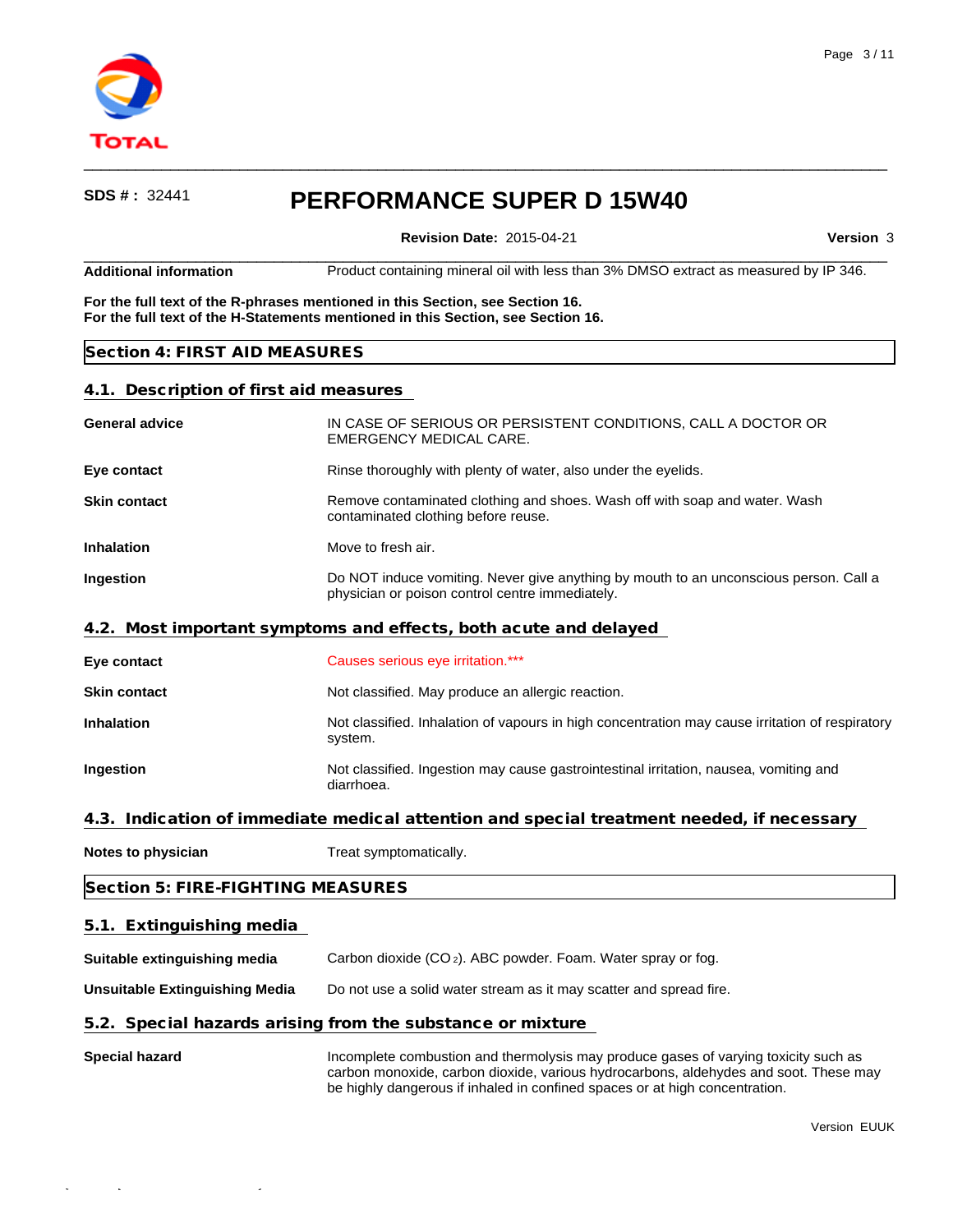

 $\mathcal{L}_{\mathcal{A}}$  (1742-6454) - 2015-09-17 - 2015-09-17 - 2015-09-17 - 17:55:43

# **SDS # :** <sup>32441</sup> **PERFORMANCE SUPER D 15W40**

 $\qquad \qquad \qquad -$ 

**Revision Date:** 2015-04-21 **Version** 3

| 5.3. Precautions for fire-fighters                |                                                                                                                                                                                                                                                                                                    |  |  |  |  |
|---------------------------------------------------|----------------------------------------------------------------------------------------------------------------------------------------------------------------------------------------------------------------------------------------------------------------------------------------------------|--|--|--|--|
| Special protective equipment for<br>fire-fighters | Wear self-contained breathing apparatus and protective suit.                                                                                                                                                                                                                                       |  |  |  |  |
| <b>Other information</b>                          | Cool containers / tanks with water spray. Fire residues and contaminated fire extinguishing<br>water must be disposed of in accordance with local regulations.                                                                                                                                     |  |  |  |  |
| Section 6: ACCIDENTAL RELEASE MEASURES            |                                                                                                                                                                                                                                                                                                    |  |  |  |  |
|                                                   | 6.1. Personal precautions, protective equipment and emergency procedures                                                                                                                                                                                                                           |  |  |  |  |
| <b>General Information</b>                        | Do not touch or walk through spilled material. Contaminated surfaces will be extremely<br>slippery. Use personal protective equipment. Ensure adequate ventilation. Remove all<br>sources of ignition.                                                                                             |  |  |  |  |
| 6.2. Environmental precautions                    |                                                                                                                                                                                                                                                                                                    |  |  |  |  |
| <b>General Information</b>                        | Do not allow material to contaminate ground water system. Try to prevent the material from<br>entering drains or water courses. Local authorities should be advised if significant spillages<br>cannot be contained.                                                                               |  |  |  |  |
|                                                   | 6.3. Methods and materials for containment and cleaning up                                                                                                                                                                                                                                         |  |  |  |  |
| Methods for cleaning up                           | Dam up. Contain spillage, and then collect with non-combustable absorbent material, (e.g.<br>sand, earth, diatomaceous earth, vermiculite) and place in container for disposal according<br>to local / national regulations (see section 13). Keep in suitable, closed containers for<br>disposal. |  |  |  |  |
| 6.4. Reference to other sections                  |                                                                                                                                                                                                                                                                                                    |  |  |  |  |
| Personal protective equipment                     | See Section 8 for more detail.                                                                                                                                                                                                                                                                     |  |  |  |  |
| Waste treatment                                   | See section 13.                                                                                                                                                                                                                                                                                    |  |  |  |  |
| Section 7: HANDLING AND STORAGE                   |                                                                                                                                                                                                                                                                                                    |  |  |  |  |
| 7.1. Precautions for safe handling                |                                                                                                                                                                                                                                                                                                    |  |  |  |  |
| Advice on safe handling                           | When using, do not eat, drink or smoke. For personal protection see section 8. Use only in<br>well-ventilated areas. Do not breathe vapours or spray mist. Avoid contact with skin, eyes<br>and clothing.                                                                                          |  |  |  |  |
| Prevention of fire and explosion                  | Take precautionary measures against static discharges. Ground/bond containers, tanks<br>and transfer/receiving equipment.                                                                                                                                                                          |  |  |  |  |
|                                                   |                                                                                                                                                                                                                                                                                                    |  |  |  |  |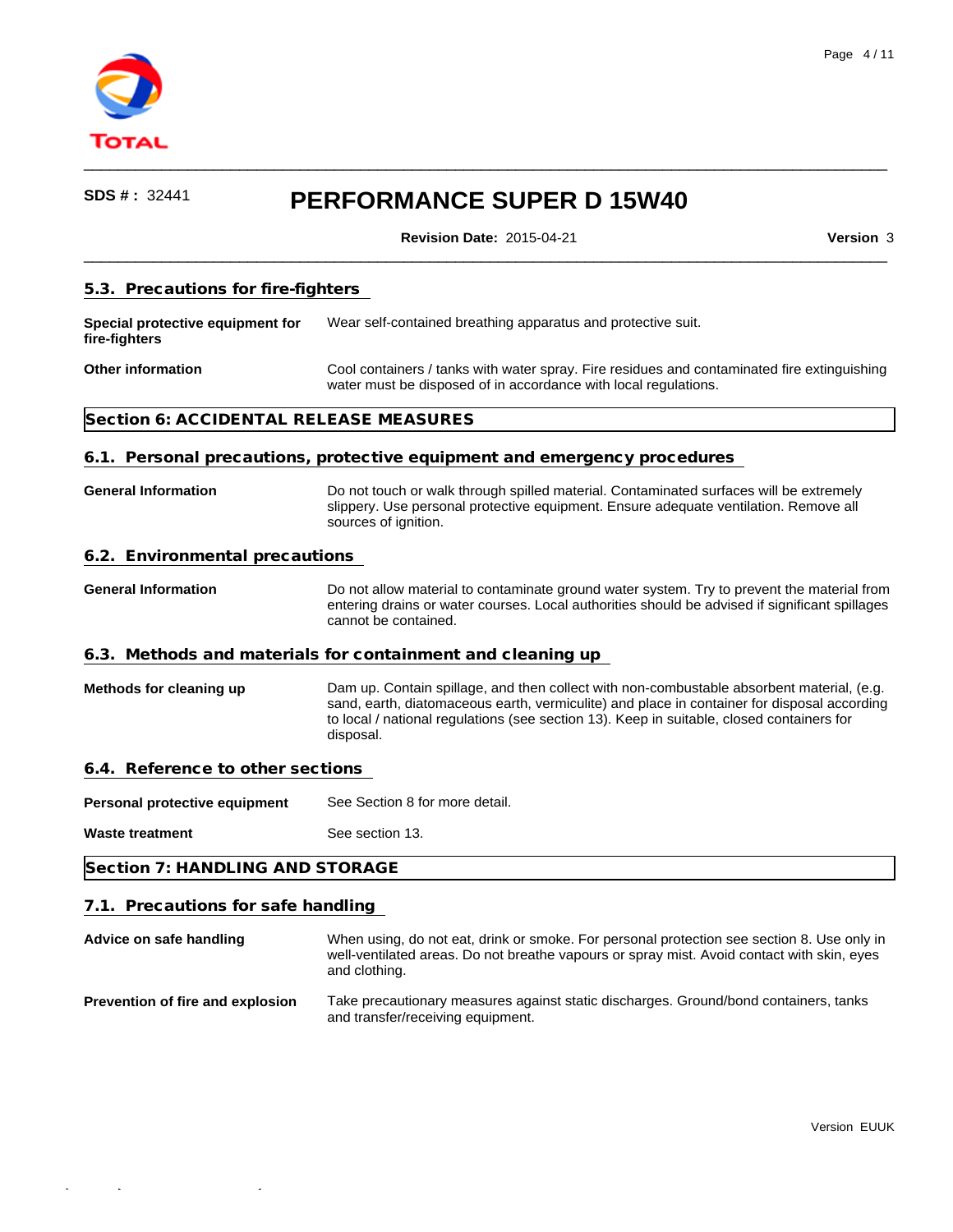

 $\mathcal{L}_\mathrm{max} = \mathcal{L}_\mathrm{max} = \mathcal{L}_\mathrm{max} = \mathcal{L}_\mathrm{max} = \mathcal{L}_\mathrm{max} = \mathcal{L}_\mathrm{max} = \mathcal{L}_\mathrm{max} = \mathcal{L}_\mathrm{max} = \mathcal{L}_\mathrm{max} = \mathcal{L}_\mathrm{max} = \mathcal{L}_\mathrm{max} = \mathcal{L}_\mathrm{max} = \mathcal{L}_\mathrm{max} = \mathcal{L}_\mathrm{max} = \mathcal{L}_\mathrm{max} = \mathcal{L}_\mathrm{max} = \mathcal{L}_\mathrm{max} = \mathcal{L}_\mathrm{max} = \mathcal{$ 

| SDS #: 32441                                    | <b>PERFORMANCE SUPER D 15W40</b>                                                                                                                                                                                                                                                                                                                                                                                                                                                                                                                                  |           |  |  |  |
|-------------------------------------------------|-------------------------------------------------------------------------------------------------------------------------------------------------------------------------------------------------------------------------------------------------------------------------------------------------------------------------------------------------------------------------------------------------------------------------------------------------------------------------------------------------------------------------------------------------------------------|-----------|--|--|--|
|                                                 | <b>Revision Date: 2015-04-21</b>                                                                                                                                                                                                                                                                                                                                                                                                                                                                                                                                  | Version 3 |  |  |  |
| <b>Hygiene measures</b>                         | Ensure the application of strict rules of hygiene by the personnel exposed to the risk of<br>contact with the product. Regular cleaning of equipment, work area and clothing is<br>recommended. Wash hands before breaks and immediately after handling the product. Do<br>not use abrasives, solvents or fuels. Do not dry hands with rags that have been<br>contaminated with product. Do not put product contaminated rags into workwear pockets.                                                                                                              |           |  |  |  |
|                                                 | 7.2. Conditions for safe storage, including any incompatibilities                                                                                                                                                                                                                                                                                                                                                                                                                                                                                                 |           |  |  |  |
| <b>Technical measures/Storage</b><br>conditions | Keep away from food, drink and animal feedingstuffs. Keep in a bunded area. Keep<br>container tightly closed. Preferably keep in the original container. Otherwise, reproduce all<br>the statutory information from the labels onto the new container. Do not remove the hazard<br>labels of the containers (even if they are empty). Design the installations in order to avoid<br>accidental emissions of product (due to seal breakage, for example) onto hot casings or<br>electrical contacts. Protect from frost, heat and sunlight. Protect from moisture. |           |  |  |  |
| <b>Materials to avoid</b>                       | Acids, Oxidizing agents, Halogens.                                                                                                                                                                                                                                                                                                                                                                                                                                                                                                                                |           |  |  |  |
| 7.3. Specific use(s)                            |                                                                                                                                                                                                                                                                                                                                                                                                                                                                                                                                                                   |           |  |  |  |
| Specific use(s)                                 | No information available.***                                                                                                                                                                                                                                                                                                                                                                                                                                                                                                                                      |           |  |  |  |
|                                                 | Section 8: EXPOSURE CONTROLS / PERSONAL PROTECTION                                                                                                                                                                                                                                                                                                                                                                                                                                                                                                                |           |  |  |  |
| 8.1. Control parametres                         |                                                                                                                                                                                                                                                                                                                                                                                                                                                                                                                                                                   |           |  |  |  |
| <b>Exposure limits</b>                          | Mineral oil mist:<br>USA: OSHA (PEL) TWA 5 mg/m <sup>3</sup> , NIOSH (REL) TWA 5 mg/m <sup>3</sup> , STEL 10 mg/m <sup>3</sup> , ACGIH<br>(TLV) TWA 5 mg/m <sup>3</sup> (highly refined);***                                                                                                                                                                                                                                                                                                                                                                      |           |  |  |  |
| Legend                                          | See section 16                                                                                                                                                                                                                                                                                                                                                                                                                                                                                                                                                    |           |  |  |  |
| 8.2. Exposure controls                          |                                                                                                                                                                                                                                                                                                                                                                                                                                                                                                                                                                   |           |  |  |  |
| <b>Occupational Exposure Controls</b>           |                                                                                                                                                                                                                                                                                                                                                                                                                                                                                                                                                                   |           |  |  |  |
| <b>Engineering measures</b>                     | Apply technical measures to comply with the occupational exposure limits. When working in<br>confined spaces (tanks, containers, etc.), ensure that there is a supply of air suitable for<br>breathing and wear the recommended equipment.                                                                                                                                                                                                                                                                                                                        |           |  |  |  |
| Personal protective equipment                   |                                                                                                                                                                                                                                                                                                                                                                                                                                                                                                                                                                   |           |  |  |  |
| <b>General Information</b>                      | If the product is used in mixtures, it is recommended that you contact the appropriate<br>protective equipment suppliers. These recommendations apply to the product as supplied.                                                                                                                                                                                                                                                                                                                                                                                 |           |  |  |  |
| <b>Respiratory protection</b>                   | When workers are facing concentrations above the exposure limit they must use<br>appropriate certified respirators. Respirator with combination filter for vapour/particulate (EN<br>14387). Type A/P2. The use of breathing apparatus must comply strictly with the<br>manufacturer's instructions and the regulations governing their choices and uses.***                                                                                                                                                                                                      |           |  |  |  |
| Eye protection                                  | If splashes are likely to occur, wear:. Safety glasses with side-shields.                                                                                                                                                                                                                                                                                                                                                                                                                                                                                         |           |  |  |  |
|                                                 |                                                                                                                                                                                                                                                                                                                                                                                                                                                                                                                                                                   |           |  |  |  |

 $\qquad \qquad \qquad -$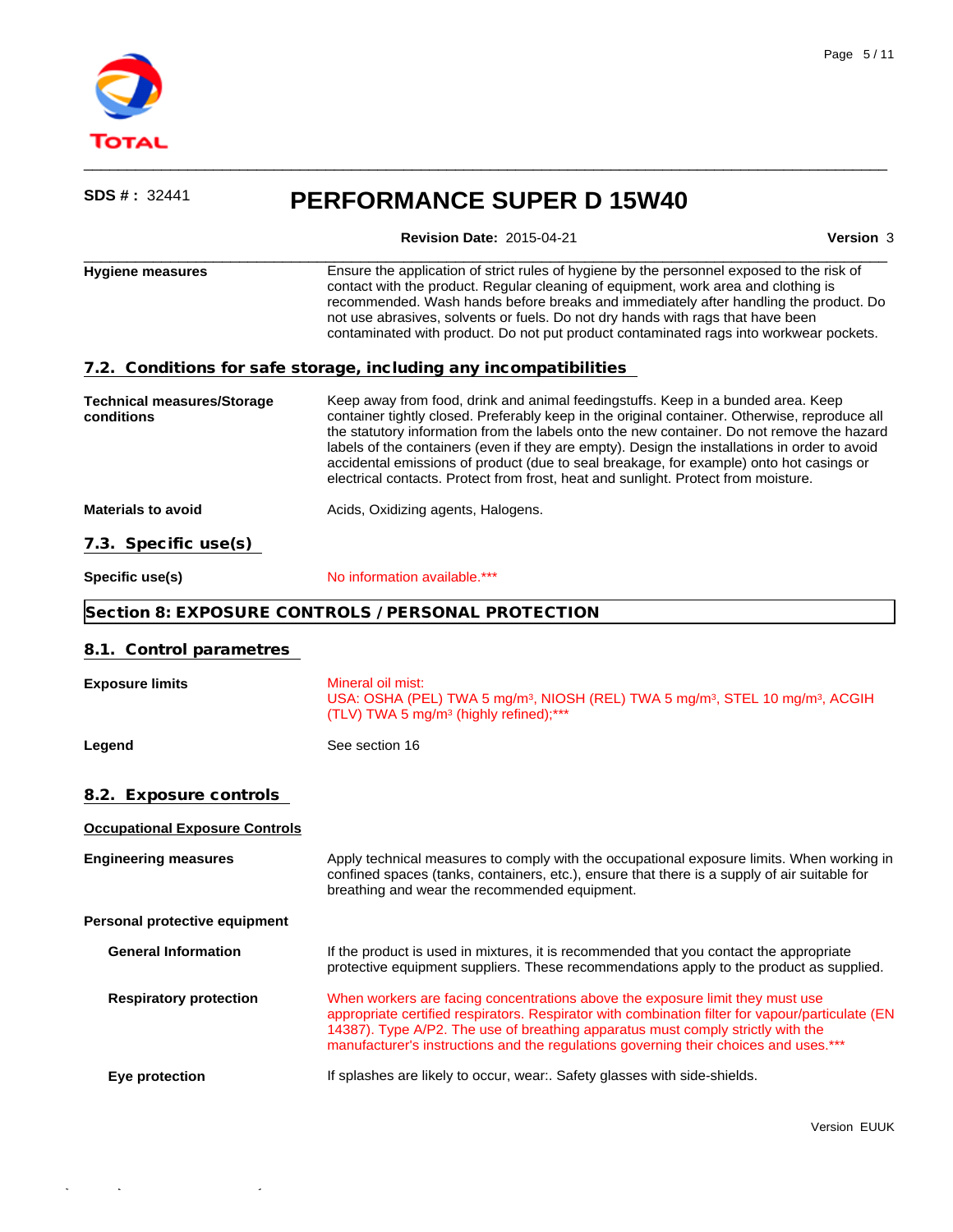

**Revision Date:** 2015-04-21 **Version** 3

| Skin and body protection | Wear suitable protective clothing. Protective shoes or boots. Long sleeved clothing.                                                                                                                                                                                                                                                                                                                                                                                                                                    |
|--------------------------|-------------------------------------------------------------------------------------------------------------------------------------------------------------------------------------------------------------------------------------------------------------------------------------------------------------------------------------------------------------------------------------------------------------------------------------------------------------------------------------------------------------------------|
| <b>Hand protection</b>   | Hydrocarbon-proof gloves: Fluorinated rubber, Nitrile rubber. Please observe the<br>instructions regarding permeability and breakthrough time which are provided by the<br>supplier of the gloves. Also take into consideration the specific local conditions under which<br>the product is used, such as the danger of cuts, abrasion, and the contact time. If used in<br>solution, or mixed with other substances, and under conditions which differ from EN 374,<br>contact the supplier of the EC approved gloves. |

#### **Environmental exposure controls**

 $\mathcal{I}_\mathrm{17}$  -FDS  $\mathcal{I}_\mathrm{17}$  -FDS  $\mathcal{I}_\mathrm{17}$  -FDS  $\mathcal{I}_\mathrm{17}$  -TDS  $\mathcal{I}_\mathrm{17}$  -TDS  $\mathcal{I}_\mathrm{17}$  -TDS  $\mathcal{I}_\mathrm{17}$ 

**General Information** The product should not be allowed to enter drains, water courses or the soil.

 $\qquad \qquad \qquad -$ 

**Section 9: PHYSICAL AND CHEMICAL PROPERTIES**

## **9.1. Information on basic physical and chemical properties**

| Appearance<br>Colour<br>Physical state @20°C<br>Odour                                                                                                                                                                                      |                                                                                   | Clear<br>brown<br>Liquid<br>characteristic                                                                                                                                                                               |                        |
|--------------------------------------------------------------------------------------------------------------------------------------------------------------------------------------------------------------------------------------------|-----------------------------------------------------------------------------------|--------------------------------------------------------------------------------------------------------------------------------------------------------------------------------------------------------------------------|------------------------|
| <b>Property</b><br>рH<br><b>Boiling point/boiling range</b>                                                                                                                                                                                | <b>Values</b>                                                                     | <b>Remarks</b><br>Not applicable<br>Not applicable                                                                                                                                                                       | Method                 |
| <b>Flash point</b>                                                                                                                                                                                                                         | > 232 °C<br>> 450 °F                                                              |                                                                                                                                                                                                                          | ASTM D 93<br>ASTM D 93 |
| <b>Evapouration rate</b><br><b>Flammability Limits in Air</b><br>Vapour pressure<br><b>Vapour density</b><br><b>Density</b><br><b>Water solubility</b><br>Solubility in other solvents<br><b>logPow</b><br><b>Autoignition temperature</b> | 889 kg/m <sup>3</sup>                                                             | No information available<br>No information available<br>No information available<br>No information available<br>@ 15 °C<br>Insoluble<br>No information available<br>No information available<br>No information available |                        |
| <b>Viscosity, kinematic</b><br><b>Explosive properties</b><br><b>Oxidising properties</b><br>Possibility of hazardous reactions                                                                                                            | $101$ mm $2/s$<br>14 $mm2/s$<br>Not explosive<br>Not applicable<br>Not applicable | @ 40 °C<br>@ 100 °C                                                                                                                                                                                                      | ISO 3104<br>ISO 3104   |
| 9.2. Other information                                                                                                                                                                                                                     |                                                                                   |                                                                                                                                                                                                                          |                        |
| Pour point                                                                                                                                                                                                                                 | $< -24$ °C                                                                        |                                                                                                                                                                                                                          | ASTM D 97              |
| Section 10: STABILITY AND REACTIVITY                                                                                                                                                                                                       |                                                                                   |                                                                                                                                                                                                                          |                        |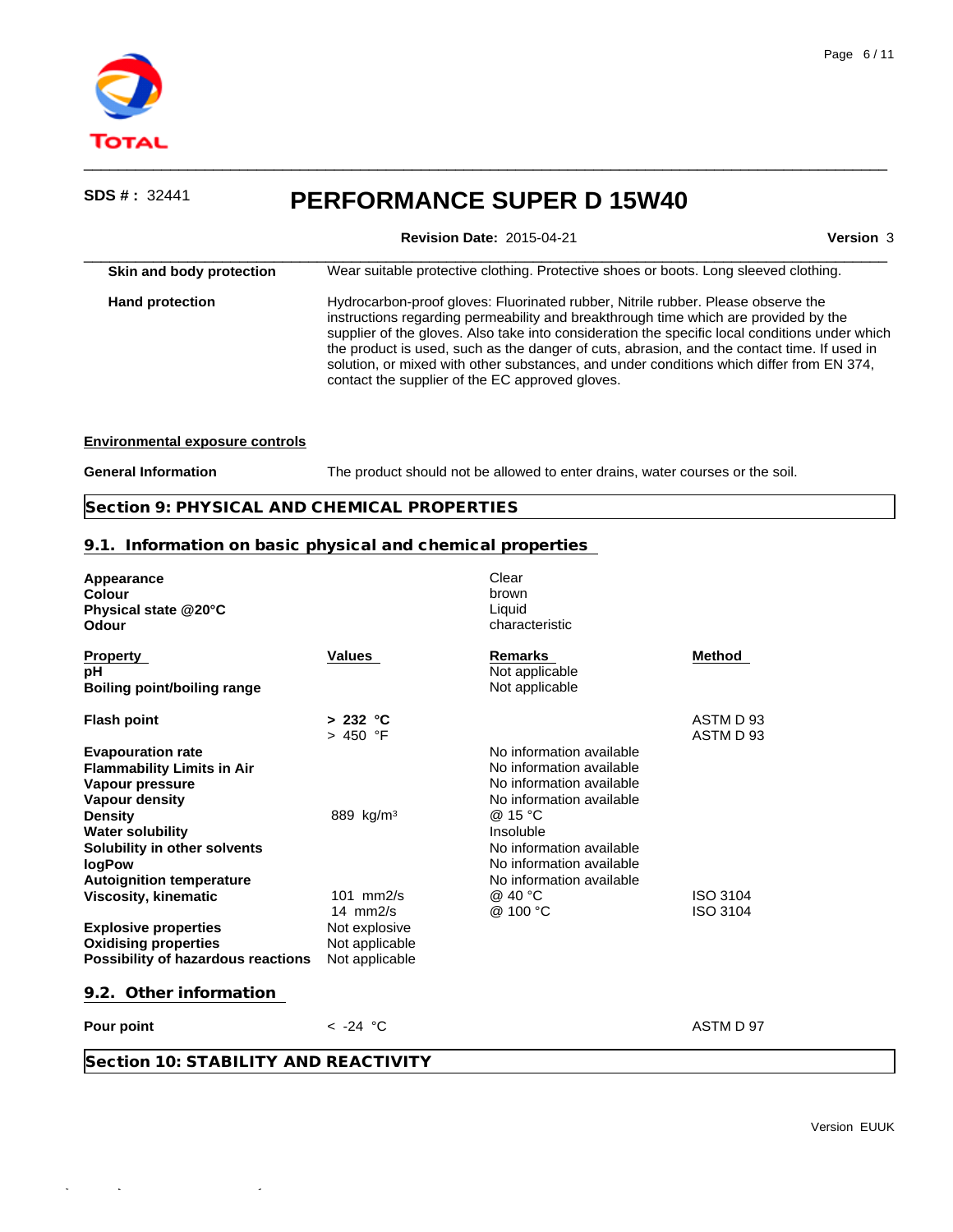

 $\qquad \qquad \qquad -$ 

**Revision Date:** 2015-04-21 **Version** 3

| 10.1. Reactivity                                        |                                                                                                                                                                                                                              |
|---------------------------------------------------------|------------------------------------------------------------------------------------------------------------------------------------------------------------------------------------------------------------------------------|
| <b>General Information</b>                              | No information available.***                                                                                                                                                                                                 |
| 10.2. Chemical stability                                |                                                                                                                                                                                                                              |
| <b>Stability</b>                                        | Stable under recommended storage conditions.                                                                                                                                                                                 |
| 10.3. Possibility of hazardous reactions                |                                                                                                                                                                                                                              |
| <b>Hazardous reactions</b>                              | None under normal processing.                                                                                                                                                                                                |
| 10.4. Conditions to Avoid                               |                                                                                                                                                                                                                              |
| <b>Conditions to Avoid</b>                              | Heat (temperatures above flash point), sparks, ignition points, flames, static electricity.                                                                                                                                  |
| 10.5. Incompatible materials                            |                                                                                                                                                                                                                              |
| <b>Materials to avoid</b>                               | Acids, Oxidizing agents, Halogens.                                                                                                                                                                                           |
| 10.6. Hazardous Decomposition Products                  |                                                                                                                                                                                                                              |
|                                                         | Hazardous Decomposition Products None under normal use. Incomplete combustion and thermolysis may produce gases of<br>varying toxicity such as carbon monoxide, carbon dioxide, various hydrocarbons, aldehydes<br>and soot. |
| Section 11: TOXICOLOGICAL INFORMATION                   |                                                                                                                                                                                                                              |
| 11.1. Information on toxicological effects              |                                                                                                                                                                                                                              |
| <b>Acute toxicity Local effects Product Information</b> |                                                                                                                                                                                                                              |
| Skin contact                                            | . Not classified. May produce an allergic reaction.                                                                                                                                                                          |
| Eye contact                                             | . Causes serious eye irritation.***                                                                                                                                                                                          |
| Inhalation                                              | . Not classified. Inhalation of vapours in high concentration may cause irritation of<br>respiratory system.                                                                                                                 |
| Ingestion                                               | . Not classified. Ingestion may cause gastrointestinal irritation, nausea, vomiting and<br>diarrhoea.                                                                                                                        |

## **Acute toxicity - Component Information**

 $\mathcal{I}_\mathrm{17}$  -FDS  $\mathcal{I}_\mathrm{17}$  -FDS  $\mathcal{I}_\mathrm{17}$  -FDS  $\mathcal{I}_\mathrm{17}$  -TDS  $\mathcal{I}_\mathrm{17}$  -TDS  $\mathcal{I}_\mathrm{17}$  -TDS  $\mathcal{I}_\mathrm{17}$ 

| <b>Chemical</b><br>$\sim$<br>l Name | D50 Orai                                                                     | LD50<br>Dermal                                                                       | $\sim$ $\sim$<br>.alatiar<br>aiatioi |
|-------------------------------------|------------------------------------------------------------------------------|--------------------------------------------------------------------------------------|--------------------------------------|
|                                     | $\sqrt{2}$<br>2000<br>חהח<br>$m0$ / $m1$<br>'Ral,<br>iu/Ku<br>ouu<br>$\cdot$ | $\overline{\phantom{a}}$<br>DEO<br>2000<br>° ma∕ka<br>$112-$<br>(Kal<br>$\sim$<br>×. |                                      |

**Sensitisation**

Sensitisation **Not classified as a sensitizer.** Contains senitizer(s). May produce an allergic reaction.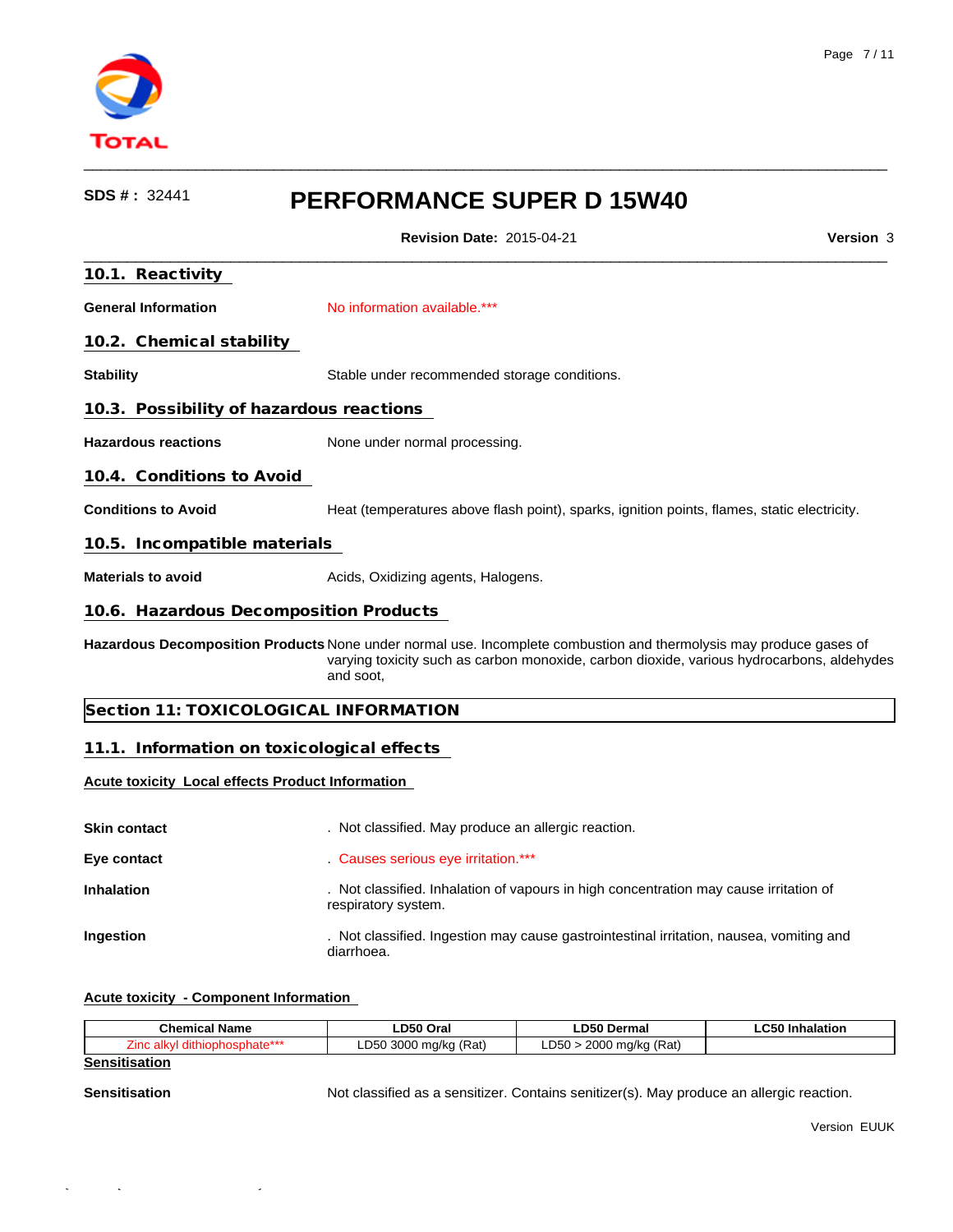

| <b>Revision Date: 2015-04-21</b><br>Version 3<br><b>Specific effects</b><br>This product is not classified carcinogenic. During use in engines, contamination of oil with<br>Carcinogenicity                                                                                                                                                      |
|---------------------------------------------------------------------------------------------------------------------------------------------------------------------------------------------------------------------------------------------------------------------------------------------------------------------------------------------------|
|                                                                                                                                                                                                                                                                                                                                                   |
|                                                                                                                                                                                                                                                                                                                                                   |
| low levels of combustion products occurs. Used motor oils have been shown to cause skin<br>cancer in mice following repeated application and continuous exposure. Brief or intermittent<br>skin contact with used motor oil is not expected to have serious effects in humans if the oil<br>is thoroughly removed by washing with soap and water. |
| This product is not classified as mutagenic.<br><b>Mutagenicity</b><br>This product does not present any known or suspected reproductive hazards.<br><b>Reproductive toxicity</b>                                                                                                                                                                 |
| <b>Repeated Dose Toxicity</b>                                                                                                                                                                                                                                                                                                                     |
| No information available.<br><b>Subchronic Toxicity</b>                                                                                                                                                                                                                                                                                           |
| <b>Target Organ Effects (STOT)</b>                                                                                                                                                                                                                                                                                                                |
| No information available.<br><b>Target Organ Effects (STOT)</b>                                                                                                                                                                                                                                                                                   |
| <b>Other information</b>                                                                                                                                                                                                                                                                                                                          |
| Other adverse effects<br>Characteristic skin lesions (oil blisters) may develop following prolonged and repeated<br>exposures (contact with contaminated clothing).                                                                                                                                                                               |

 $\qquad \qquad \qquad -$ 

## **Section 12: ECOLOGICAL INFORMATION**

## **12.1. Toxicity**

Not classified.

## **Acute aquatic toxicity - Product Information**

No information available.

## **Acute aquatic toxicity - Component Information**

| <b>Chemical Name</b>                                                   | Toxicity to algae | Toxicity to daphnia and<br>other aguatic<br>invertebrates. | <b>Toxicity to fish</b>    | <b>Toxicity to</b><br>microorganisms |
|------------------------------------------------------------------------|-------------------|------------------------------------------------------------|----------------------------|--------------------------------------|
| Zinc alkyl dithiophosphate***  EC50 (72h) 2 mg/l (Algae)<br>68649-42-3 |                   | EC50 (48h) 5.4 mg/l<br>(Daphnia magna)                     | LC50 (96h) 4.5 mg/l (Fish) |                                      |

## **Chronic aquatic toxicity - Product Information**

Quick-FDS [17427-64543-24001-015982] - 2015-09-17 - 17:55:43

No information available.

## **Chronic aquatic toxicity - Component Information**

| <b>Chemical Name</b>                               | <b>Toxicity to algae</b> | Toxicity to daphnia and<br>other aquatic<br>invertebrates. | <b>Toxicity to fish</b>    | <b>Toxicity to</b><br>microorganisms |
|----------------------------------------------------|--------------------------|------------------------------------------------------------|----------------------------|--------------------------------------|
| <b>Zinc alkyl dithiophosphate***</b><br>68649-42-3 |                          |                                                            | NOEC (28d) 1.8 mg/l (Fish) |                                      |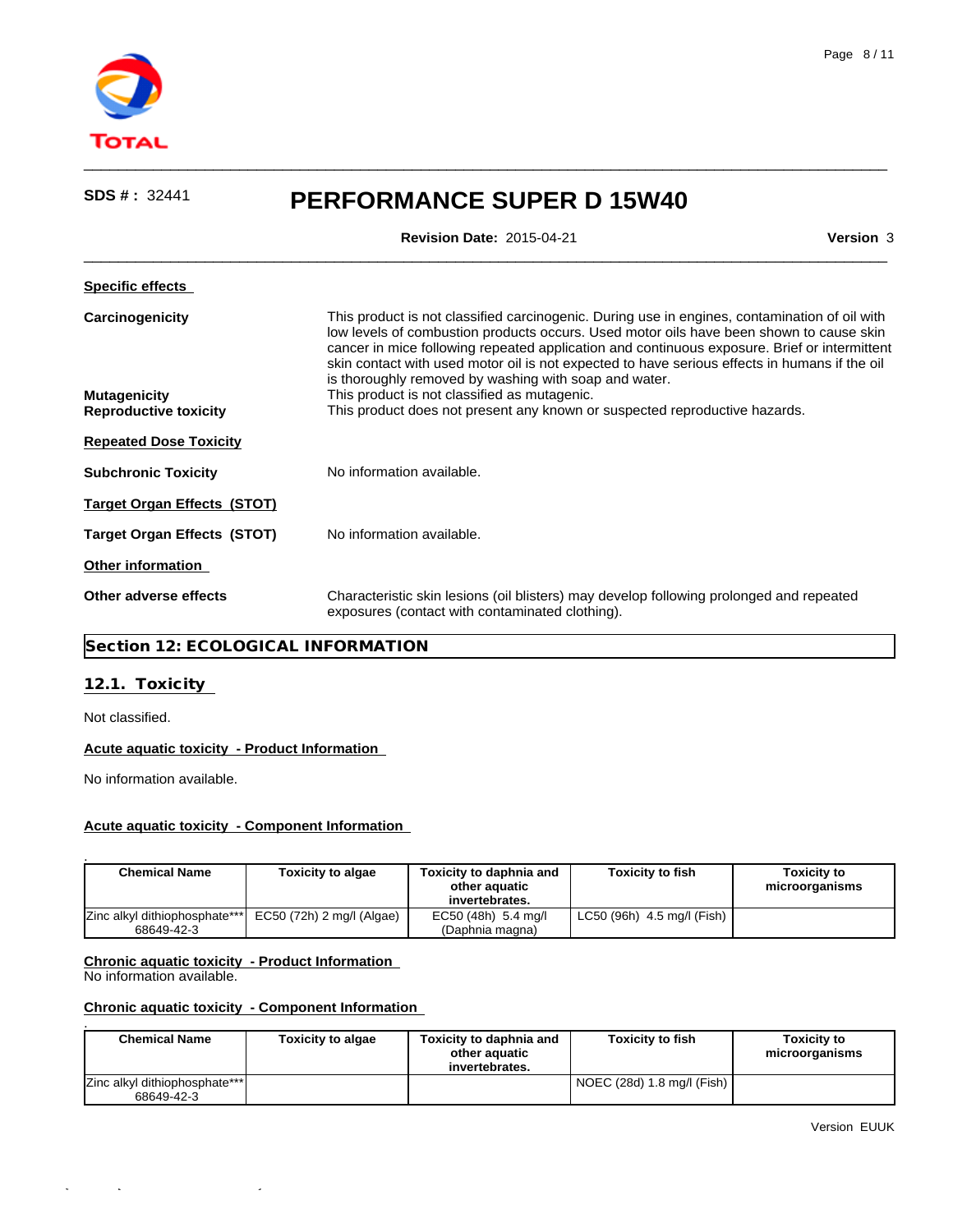

**Revision Date:** 2015-04-21 **Version** 3

 $\qquad \qquad \qquad -$ 

 $\qquad \qquad \qquad -$ 

#### **Effects on terrestrial organisms**  No information available.

## **12.2. Persistence and Degradability**

## **General Information**

No information available.

## **12.3. Bioaccumulative potential**

#### **Product Information** No information available.

| logPow                                     | No information available |                                                                                       |
|--------------------------------------------|--------------------------|---------------------------------------------------------------------------------------|
| <b>Component Information</b>               |                          |                                                                                       |
|                                            | <b>Chemical Name</b>     | log Pow                                                                               |
| Zinc alkyl dithiophosphate*** - 68649-42-3 |                          | 0.56                                                                                  |
| 12.4. Mobility in soil                     |                          |                                                                                       |
| Soil                                       |                          | Given its physical and chemical characteristics, the product generally shows low soil |

mobility.

Air **Air Loss by evaporation is limited.** 

**Water Insoluble.** The product spreads on the surface of the water.

## **12.5. Results of PBT and vPvB assessment**

**PBT and vPvB assessment** No information available.

#### **12.6. Other adverse effects**

**General Information** No information available.

## **Section 13: DISPOSAL CONSIDERATIONS**

## **13.1. Waste treatment methods**

 $\mathcal{I}_\mathrm{17}$  -FDS  $\mathcal{I}_\mathrm{17}$  -FDS  $\mathcal{I}_\mathrm{17}$  -FDS  $\mathcal{I}_\mathrm{17}$  -TDS  $\mathcal{I}_\mathrm{17}$  -TDS  $\mathcal{I}_\mathrm{17}$  -TDS  $\mathcal{I}_\mathrm{17}$ 

| Waste from residues / unused<br>products | Should not be released into the environment. Dispose of in accordance with the European<br>Directives on waste and hazardous waste. Dispose of in accordance with local regulations.<br>Where possible recycling is preferred to disposal or incineration. After use, this oil must be<br>sent to a licensed waste oil facility. Incorrect disposal of used oil poses a risk to the<br>environment. Mixture with other waste types such as solvents, brake- and cooling liquids is<br>forbidden. |
|------------------------------------------|--------------------------------------------------------------------------------------------------------------------------------------------------------------------------------------------------------------------------------------------------------------------------------------------------------------------------------------------------------------------------------------------------------------------------------------------------------------------------------------------------|
| <b>Contaminated packaging</b>            | Empty containers should be taken to an approved waste handling site for recycling or<br>disposal.                                                                                                                                                                                                                                                                                                                                                                                                |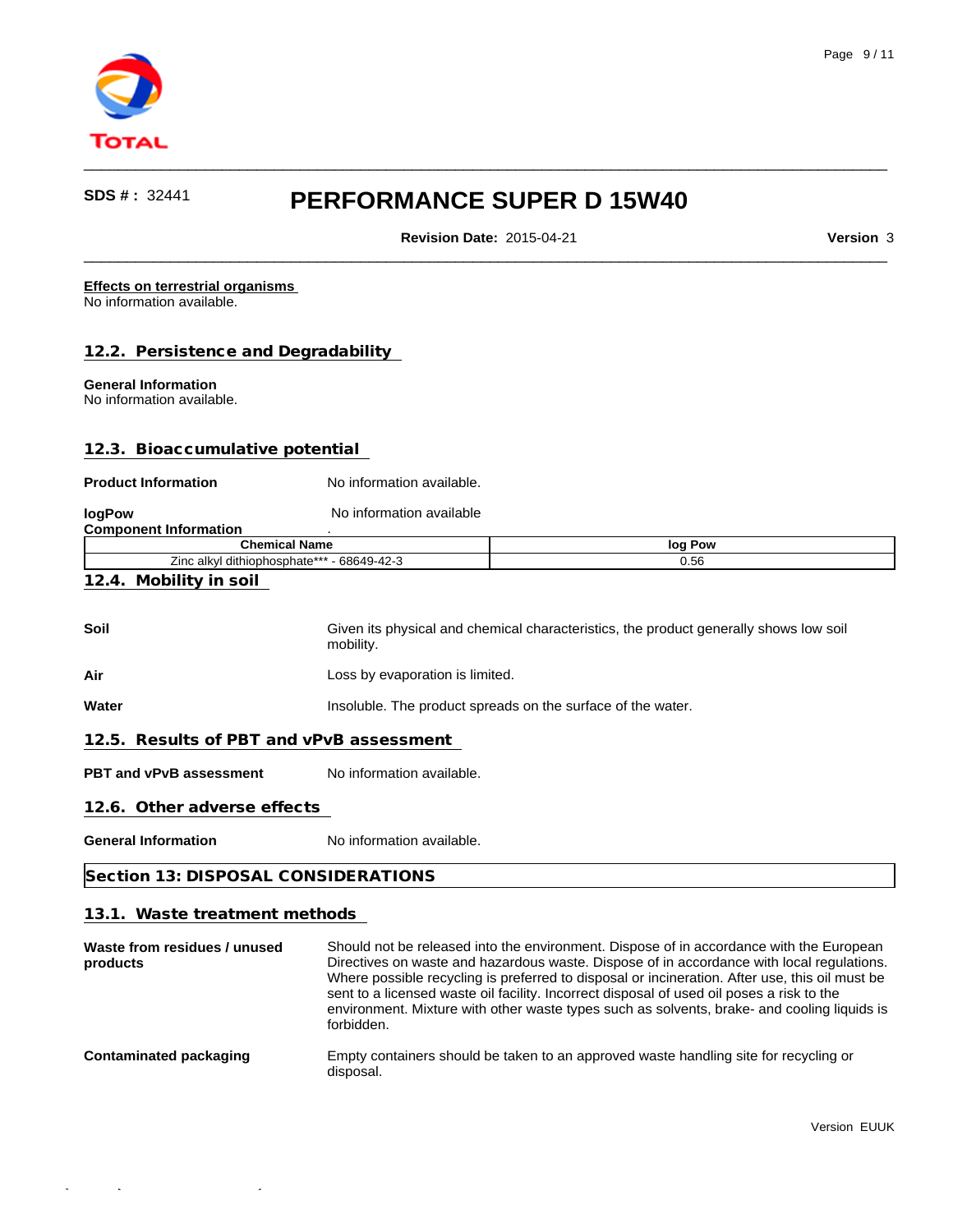

**Revision Date:** 2015-04-21 **Version** 3

 $\qquad \qquad \qquad -$ 

| <b>EWC Waste Disposal No</b>       | The following Waste Codes are only suggestions:. 13 02 05. According to the European<br>Waste Catalogue, Waste Codes are not product specific, but application specific. Waste<br>codes should be assigned by the user based on the application for which the product was<br>used. |  |  |
|------------------------------------|------------------------------------------------------------------------------------------------------------------------------------------------------------------------------------------------------------------------------------------------------------------------------------|--|--|
| Section 14: TRANSPORT INFORMATION  |                                                                                                                                                                                                                                                                                    |  |  |
| ADR/RID                            | not regulated                                                                                                                                                                                                                                                                      |  |  |
| <b>IMDG/IMO</b>                    | not regulated                                                                                                                                                                                                                                                                      |  |  |
| ICAO/IATA                          | not regulated                                                                                                                                                                                                                                                                      |  |  |
| ADN                                | not regulated                                                                                                                                                                                                                                                                      |  |  |
| Section 15: REGULATORY INFORMATION |                                                                                                                                                                                                                                                                                    |  |  |
|                                    | 15.1. Safety, health and environmental regulations/legislation specific for the substance or                                                                                                                                                                                       |  |  |

**European Union**

**mixture** 

International Inventories No information available\*\*\*

**Further information**

No information available\*\*\*

**15.2. Chemical Safety Assessment** 

**Chemical Safety Assessment** No information available

### **15.3. National regulatory information**

## **The United Kingdom**

• Avoid exceeding occupational exposure limits (see section 8).

## **Ireland**

• Avoid exceeding occupational exposure limits (see section 8).

**Section 16: OTHER INFORMATION**

Quick-FDS [17427-64543-24001-015982] - 2015-09-17 - 17:55:43